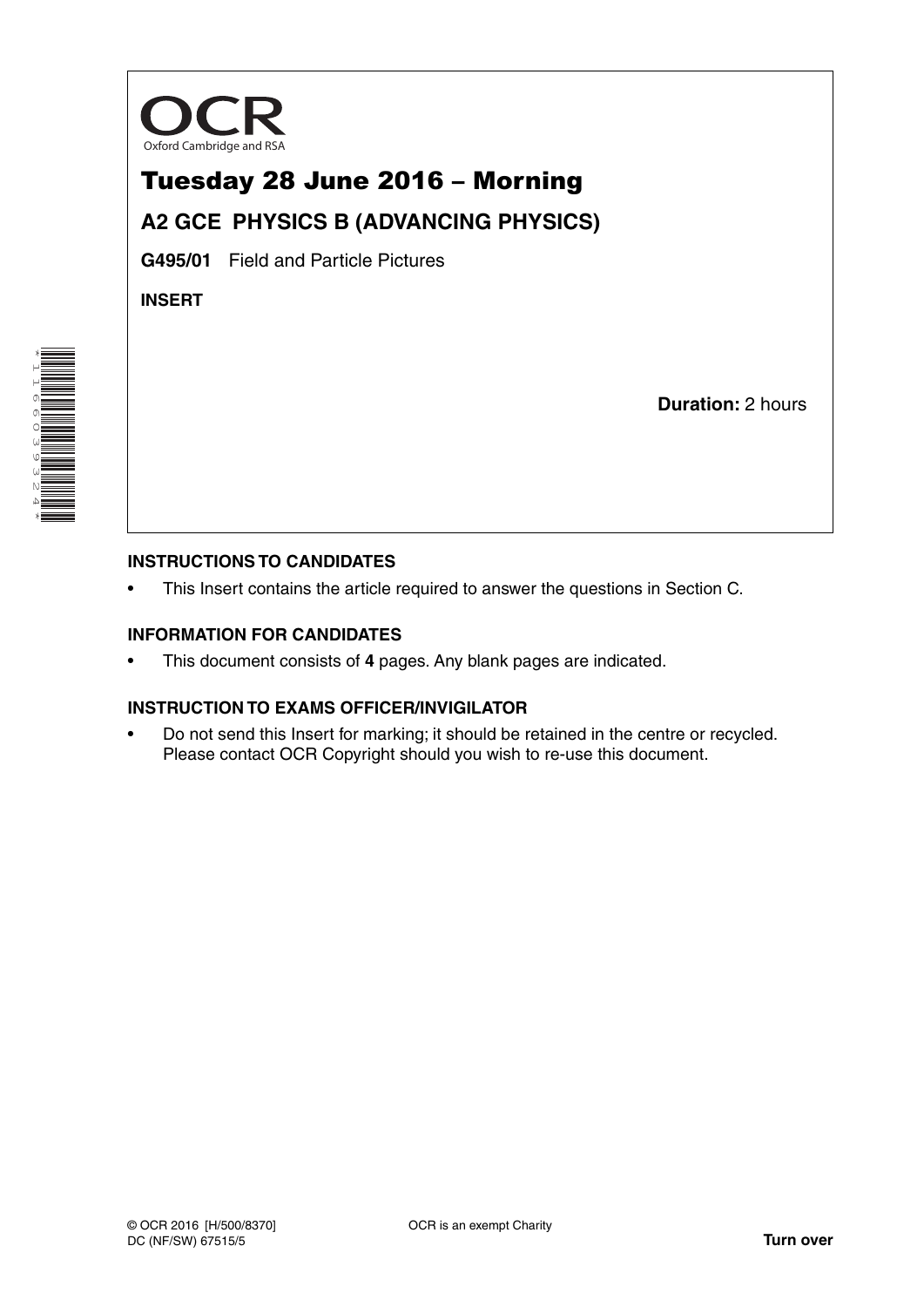One of the biggest challenges to meet when designing an artificial satellite or spacecraft is that of the on-board electrical power supply. Two major considerations are mass and lifetime, both of which depend upon the function of the craft being constructed. Batteries are usefully described by the number of watt-hours they have per unit mass (a watt-hour being the energy transferred by a one watt device in one hour). Typically, these days, several kilowatts of power are required and the supply needs to function reliably in extremely hostile conditions. 5

The power supply for the very first artificial satellite, Sputnik 1, used batteries that lasted for twenty-two days. Modern craft have greater power demands and need to last for much longer. Therefore, rechargeable batteries are employed with solar panels being used for the re-charging process. For spacecraft travelling particularly large distances from the Sun, solar cells have limited 10 use and another means of electrical generation is required. This uses the thermal energy produced from radioactive decay to generate electricity.

# **Catching the Sun**

For satellites and space probes based in the inner Solar System, solar panels are the most common generators of electricity. They consist of large arrays of photovoltaic cells and are characterised by 15 the amount of electrical power that can be generated per unit mass. A typical value for panels used on satellites in Earth orbit is 300W kg<sup>-1</sup>. Perhaps the most familiar set of satellite panels belongs to the Hubble Space Telescope (Fig. 1) on which there are two large arrays.



**Fig. 1:** The Hubble Space Telescope

Each array can produce a maximum of 2.8 kW of electrical power. An orbit takes about 97 minutes but for 36 of those minutes the telescope is in the Earth's shadow and the panels do not generate 20electricity during these eclipse periods. For this reason, some of the electrical energy generated is stored in an on-board rechargeable battery, which can provide complete power for 7 hours.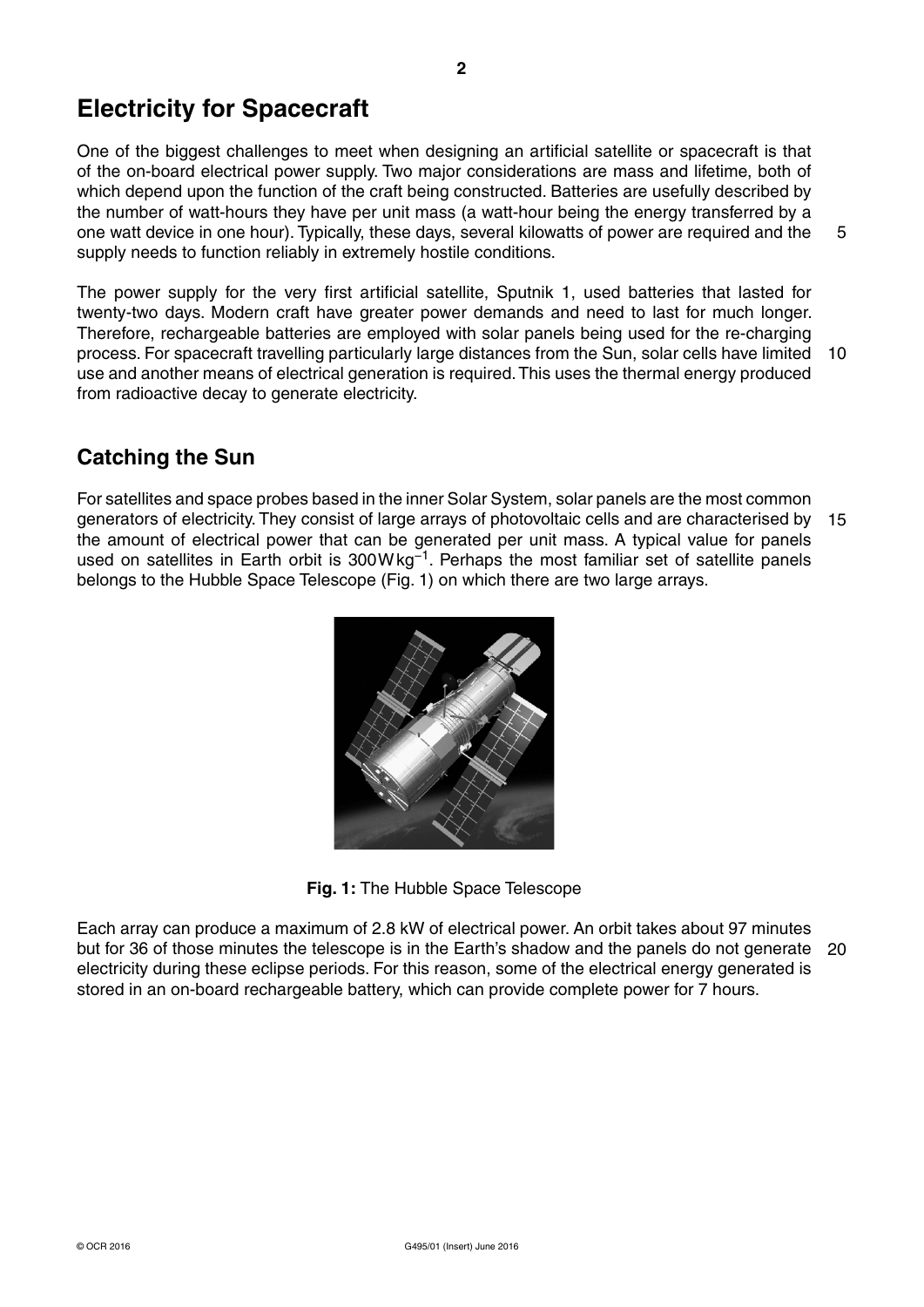Solar panels become less effective with increasing distance from the Sun, since light intensity obeys an inverse square law. Until recently the orbit of Mars was the greatest distance at which solar panels had been used. However, developments have led to them being included on probes 25 journeying to the outer Solar System, such as the Rosetta probe to a distant comet (Fig. 2).



**Fig. 2:** The Rosetta probe, heading for a comet beyond the orbit of Jupiter

## **Nuclear-powered probes**

For longer-lasting and more distant space missions, the principal devices used for generating electrical energy have been radioisotope thermoelectric generators (RTGs).

The first thing to note about RTGs is that they are not nuclear reactors – neither fission nor fusion 30 plays a part. Nevertheless, there are concerns over the risks associated with such generators, especially during the launch.

Thermal energy is produced from the natural decay of the isotope, plutonium-238, which emits 5.5 MeV alpha particles. A voltage is then generated using a thermocouple. With the half-life of the isotope being 87.7 years, there is no danger of the energy "running out" and RTGs have proven to 35be extremely reliable. They have powered some of the most successful missions ever undertaken, such as the Voyagers of the 1980s (Fig. 3) and the more recent Cassini-Huygens probe to Saturn.



**Fig. 3:** Voyager 1 – one of the most successful space probes so far